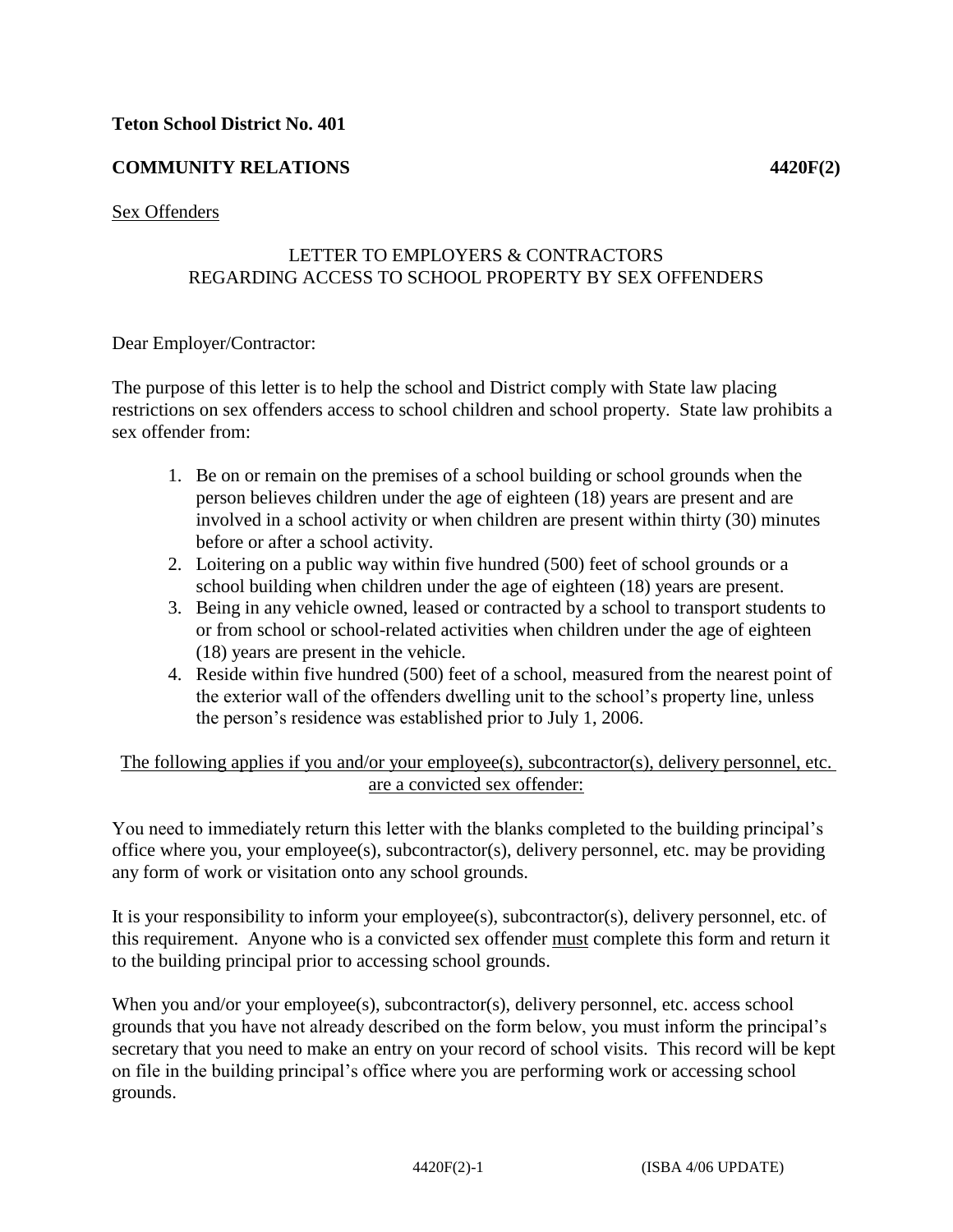The following must be completed by a convicted sex offender who is accessing school grounds for the purposes of maintenance, deliveries, contract work, etc.

| Name of School that the Convicted Sex Offender Will Be Accessing |  |
|------------------------------------------------------------------|--|
|------------------------------------------------------------------|--|

Name of Convicted Sex Offender Date (please print)

Signature Date

 $\overline{a}$ 

 $\overline{a}$ 

 $\overline{a}$ 

- You do not need advance permission for you to visit school property, however, the work that you are to perform, reason for visit, or deliveries that you will complete must be known and approved of by the principal prior to you accessing school grounds.
- You must provide the information requested below for the times you anticipate visiting the school, such as, when work will be performed, when deliveries will be made, etc.
- For all other visits, you must go immediately and directly to the principal's office and provide the information on your record of visits.
- You must remain under the direct supervision of the assigned school official.
- When you are to leave, you must go immediately and directly to the principal's office and provide the time that you are leaving. You must then immediately leave the school grounds.

## **Record of Visits**

| Date | Location & Purpose | School Official Assigned | Time In | Time Out |
|------|--------------------|--------------------------|---------|----------|
|      |                    |                          |         |          |
|      |                    |                          |         |          |
|      |                    |                          |         |          |
|      |                    |                          |         |          |
|      |                    |                          |         |          |
|      |                    |                          |         |          |
|      |                    |                          |         |          |
|      |                    |                          |         |          |
|      |                    |                          |         |          |
|      |                    |                          |         |          |